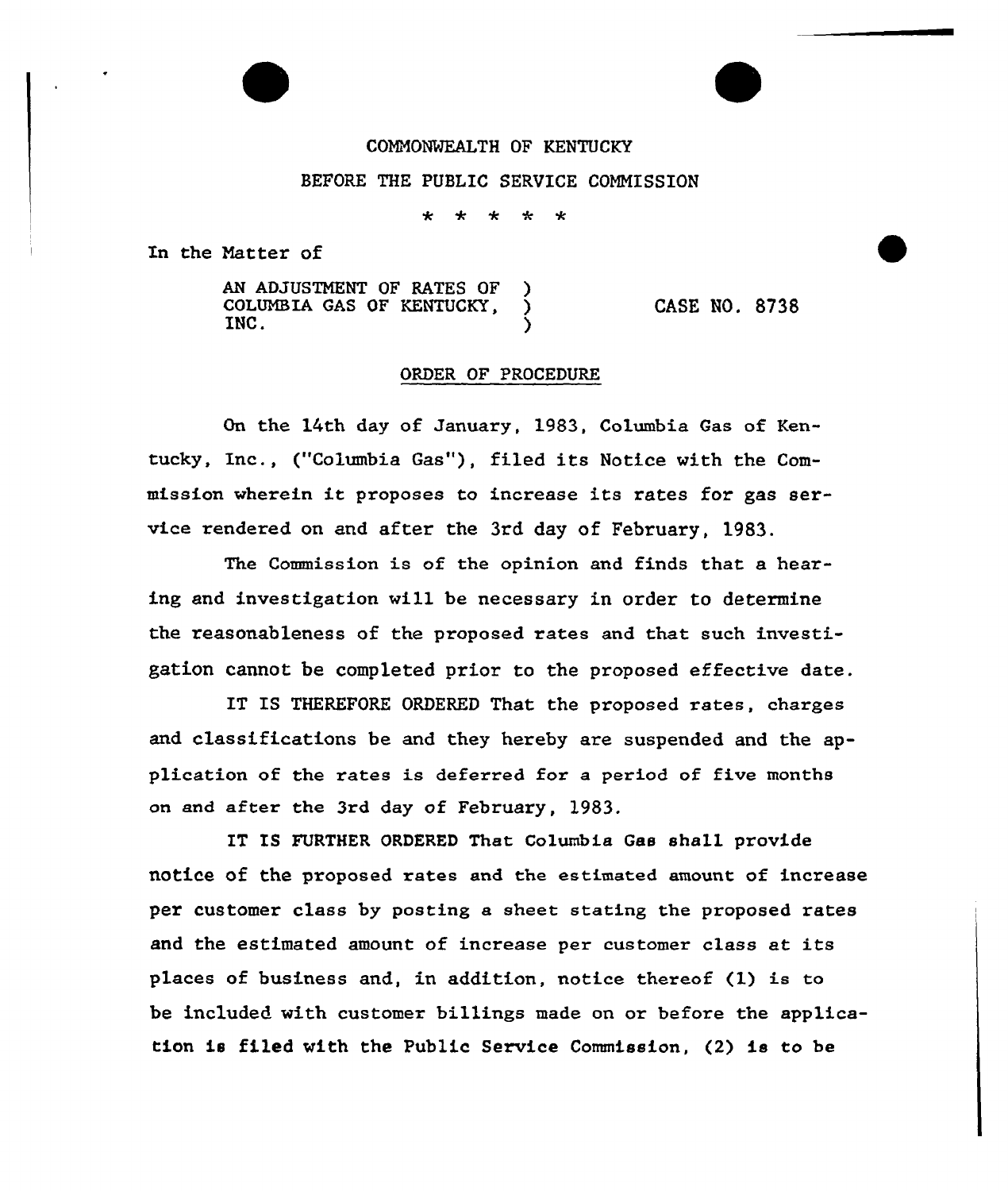published by such date in a trade publication or newsletter going to all customers, or (3) is to be published once a week for three consecutive weeks in a prominent manner in a newspaper or newspapers of general circulation in its service area, the first publication to be made prior to the filing of the application with the Commission.

 $\mathcal{A}$  , and  $\mathcal{A}$  is a set of  $\mathcal{A}$  , and  $\mathcal{A}$ 

والمتواط والمتواط والمتواط والمتواط والمتابعة

IT IS FURTHER ORDERED That the notice or publication shall include a statement to the effect (1) that any corporation, association, body politic or person may, by motion within 30 days after receiving notice of the proposed rate changes, request leave to intervene; (2) that the motion to intervene should be submitted to the Public Service Commission, 730 Schenkel Lane, P. 0. Box 615, Frankfort, Kentucky, 40602, and should set forth the grounds for the request including the status and interest of the party; and (3) that a copy of the application and testimony is available for inspection (name of location or locations) and that copies of the application and testimony may be obtained by each intervenor in this proceeding by contacting the applicant at a name and address to be stated in the notice or publication. Each notice or publication shall also contain the following language.

> The rates contained in this notice are the rates proposed by Columbia Gas of Kentucky, Inc. However, the Public Service Commission may order rates to be charged that differ from these proposed rates. Such action may result in rates for consumers other than the rates in this notice.

IT IS FURTHER ORDERED That two weeks subsequent to the filing of the application, Columbia Gas shall file its testimony in verified prepared form unless filed earlier.

 $-2-$ 

and the second

and a sea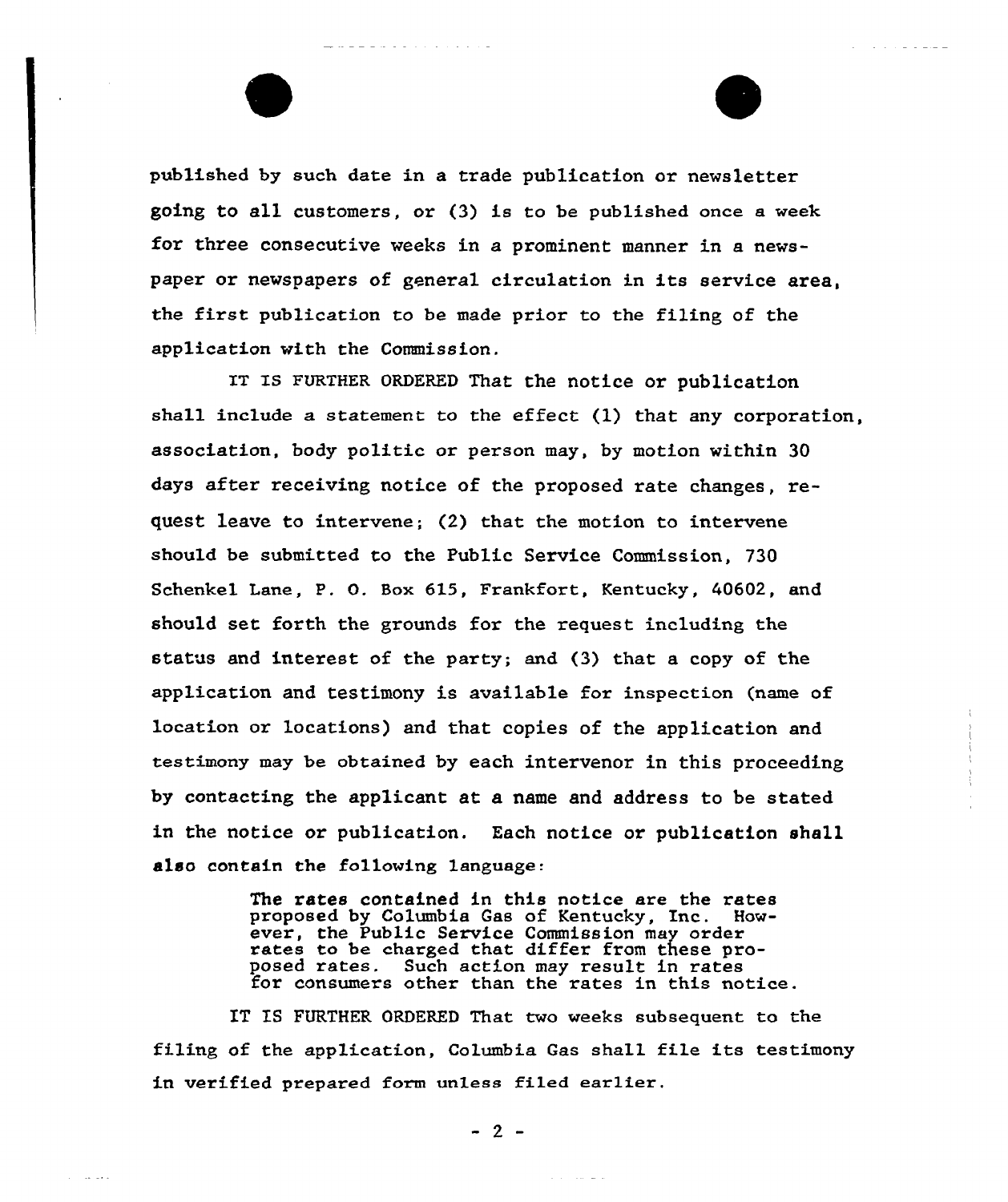

IT IS FURTHER ORDERED That five veeks subsequent to the filing of the application, all Requests for Information to Columbia Gas shall be due, unless submitted earlier, with copies to parties of record and 12 copies to be submitted to the Commission.

IT IS FURTHER ORDERED That seven veeks subsequent to the filing of the application, Columbia Gas shall mail or deliver Responses to the original Requests for Information, unless submitted soonex, with copies to parties of record and <sup>12</sup> copies to be submitted to the Commission, and all Responses shall identify the witness or witnesses who will be responsible for responding to questions relating to each request for information.

IT IS FURTHER ORDERED That nine weeks subsequent to the filing of the application, all Supplemental Requests for Information (to include only those mattexs vithin the scope of the initial request) to Columbia Gas shall be due, unless submitted soonex, with copies to parties of record and 12 copies to be submitted to the Commission.

IT IS FURTHER ORDERED That ten weeks subsequent to the filing of the application, Columbia Gas shall mail or deliver Responses to Supplemental Requests for Information, unless submitted sooner, with copies to parties of record and 12 copies to be submitted to the Commission, and all Supplemental Responses shall identify the vitness or vitnesses vho will be responsible for responding to questions relating to each request for information.

 $-3 -$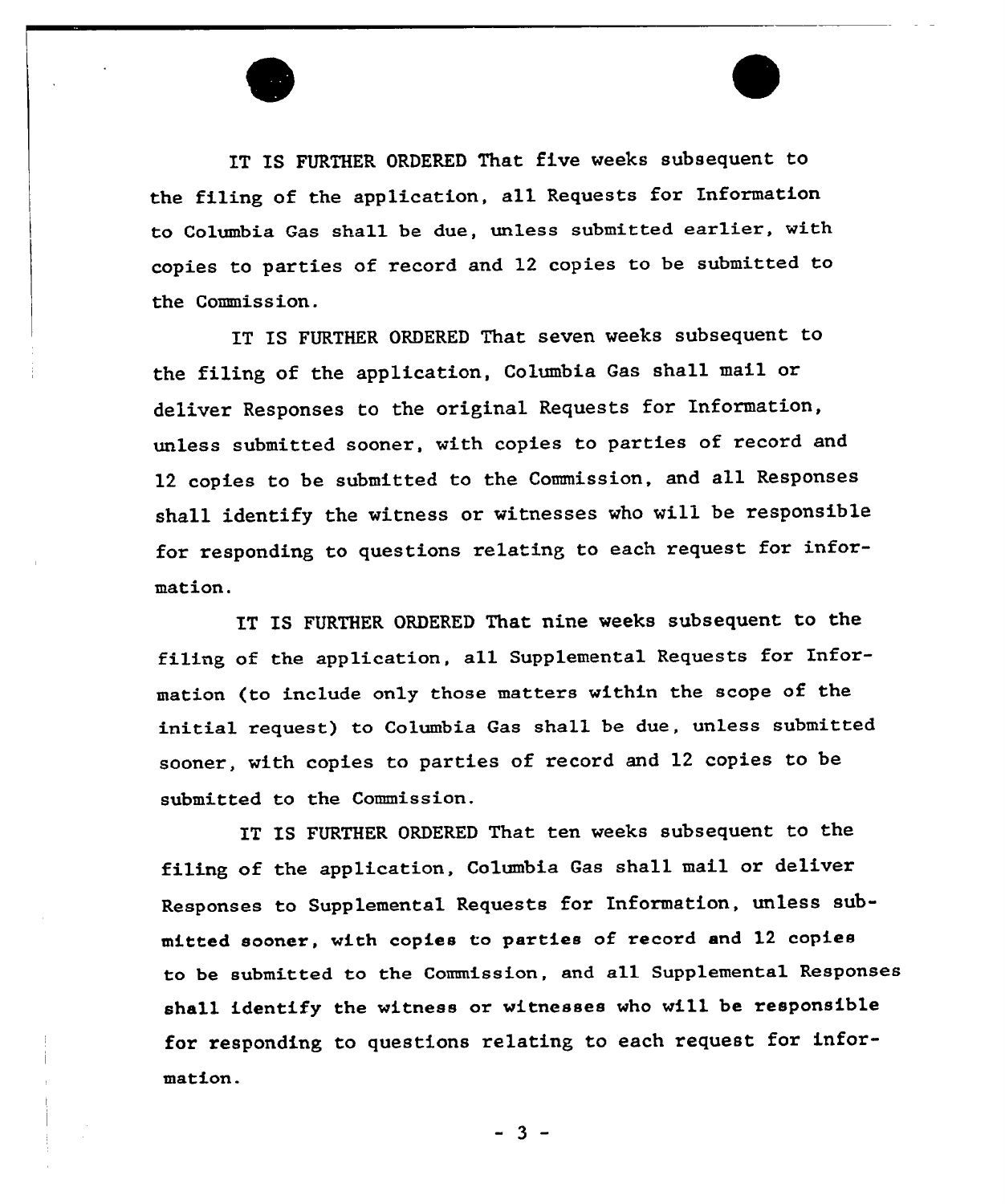IT IS FURTHER ORDERED That eleven weeks subsequent to the filing of the application, Intervenors shall file their testimony in verified prepared form, with copies to parties of record and 12 copies to be submitted to the Commission.

IT IS FURTHER ORDERED That thirteen weeks subsequent to the filing of the application, all Requests for Information to Intervenors shall be due, unless submitted sooner, with copies to parties of record and 12 copies to be submitted to the Commission.

IT IS FURTHER ORDERED That Intervenors shall mail or deliver Responses to Requests for Information within three weeks (sixteen weeks subsequent to the filing of the application) of receipt, unless submitted sooner, with copies to parties of record and 12 copies to be submitted to the Commission, and the Responses shall identify the witness or witnesses who will be responsible for responding to questions relating to each request for information.

IT IS FURTHER ORDERED That <sup>a</sup> hearing be and it hereby is scheduled to commence on Nay 10, 1983, at 9:00 a.m., Eastern Daylight Time, in the Commission's offices at Frankfort, Kentucky, for the purpose of cross-examination of witnesses of Columbia Gas, cross-examination of witnesses of Intervenors, and the presentation of rebuttal testimony, if any, by Columbia Gas.

IT IS FURTHER ORDERED That pursuant to the provisions of KRS 424.130, notice of the date, time, place and the general purpose of the hearing shall be published once in a pxominent manner in a newspaper or newspapers of general circulation in the areas

 $-4 -$